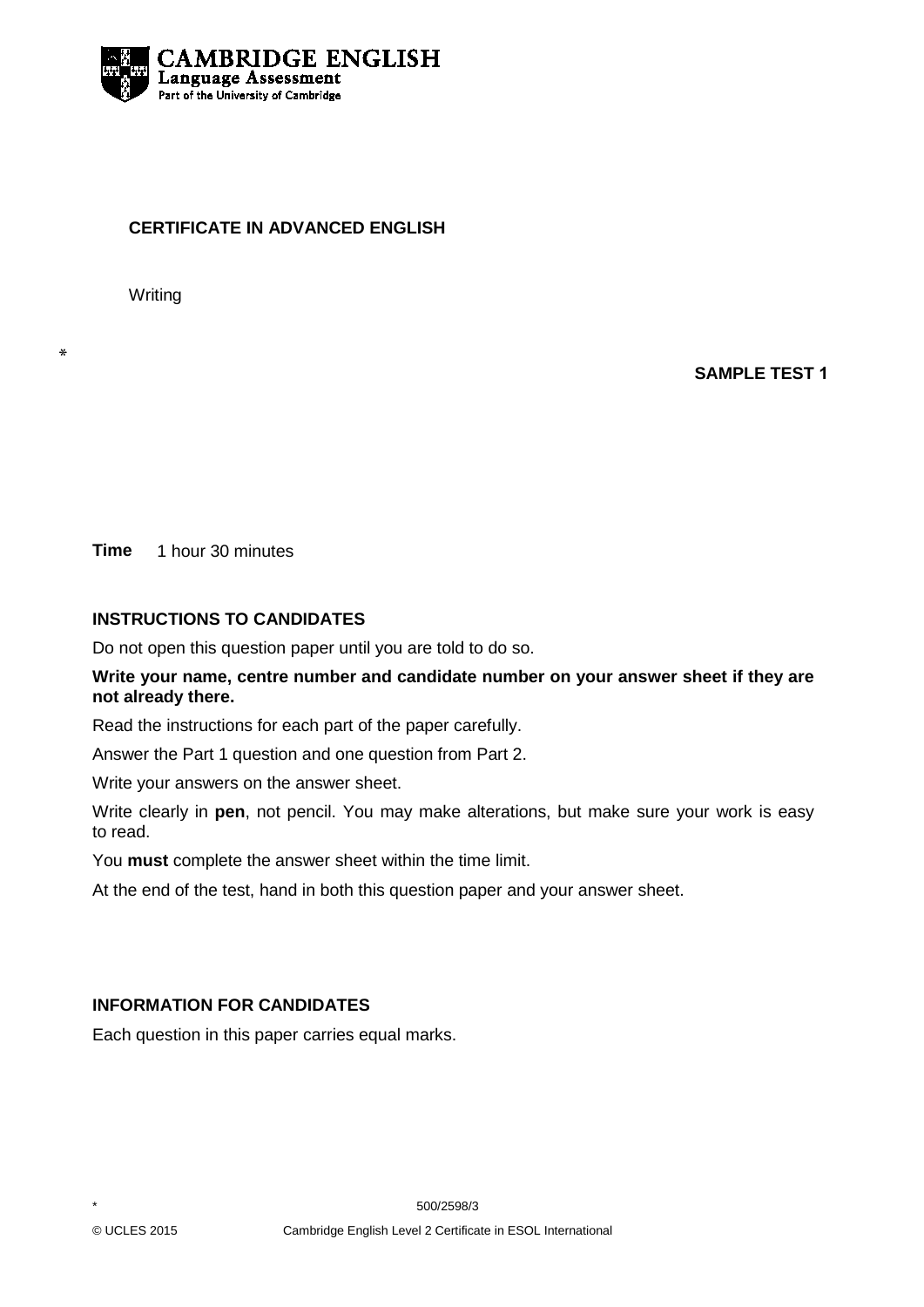#### **Part 1**

You **must** answer this question. Write your answer in **220 – 260** words in an appropriate style on the separate answer sheet.

**1** Your class has attended a panel discussion on facilities which should receive money from local authorities. You have made the notes below:



Write an essay discussing **two** of the facilities in your notes. You should **explain which facility it is more important** for local authorities to give money to, **giving reasons** in support of your answer.

You may, if you wish, make use of the opinions expressed in the discussion, but you should use your own words as far as possible.